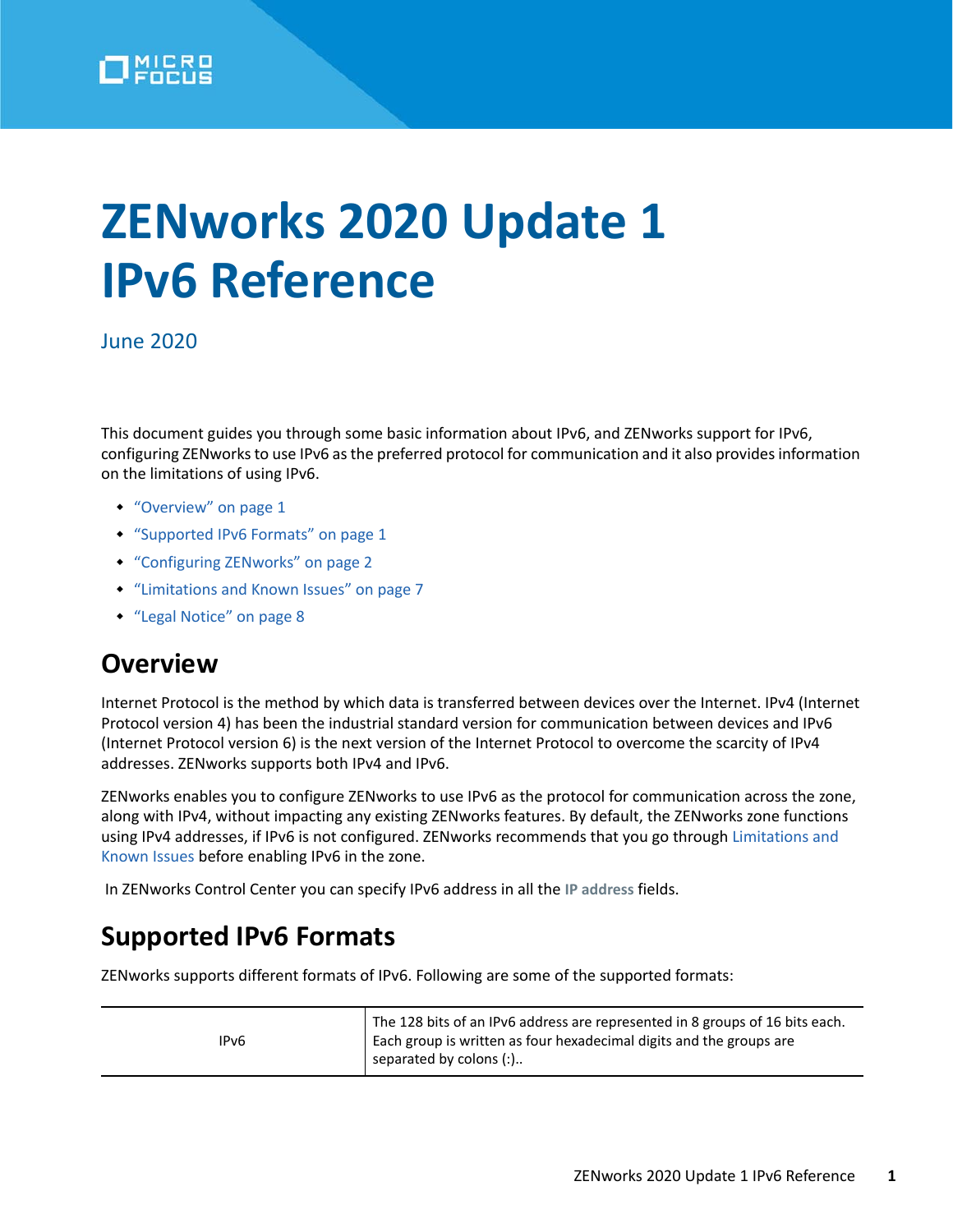|                                                                                                                                                                    | http://[2001:0000:3238:DFE1:63:0000:0000:FEFB]                                                                                                                                                                         |  |
|--------------------------------------------------------------------------------------------------------------------------------------------------------------------|------------------------------------------------------------------------------------------------------------------------------------------------------------------------------------------------------------------------|--|
|                                                                                                                                                                    | When the URL contains a port number, the notation is as follows:                                                                                                                                                       |  |
| URL                                                                                                                                                                | http://[2001:0000:3238:DFE1:63:0000:0000:FEFB]:443/                                                                                                                                                                    |  |
|                                                                                                                                                                    | The Colon (:) character has traditionally been used to terminate the host<br>path before a port number in the IPv4 format. Hence, to address this conflict,<br>literal IPv6 addresses are enclosed in square brackets. |  |
| Literal                                                                                                                                                            | 2001-0000-3238-DFE1-63-0000-0000-FEFB.ipv6-literal.net                                                                                                                                                                 |  |
|                                                                                                                                                                    | <b>NOTE:</b> This can only be used while specifying a UNC path.                                                                                                                                                        |  |
| <b>UNC (Uniform Naming Conventions)</b>                                                                                                                            | $\setminus$ [2001:0000:3238:DFE1:63:0000:0000:FEFB] $\setminus$                                                                                                                                                        |  |
| Expanded                                                                                                                                                           | 2001:0000:3238:DFE1:0063:0000:0000:FEFB                                                                                                                                                                                |  |
|                                                                                                                                                                    | 2001:0:3238:DFE1:63::FEFB                                                                                                                                                                                              |  |
| Compressed                                                                                                                                                         | ZENworks supports expanded and compressed IPv6 address formats. By<br>default, IPv6 address is displayed in the compressed format.                                                                                     |  |
| The IPv6 block $2001:$ db8:: /48 represents range of IPv6 addresses from<br>2001:db8:0:0:0:0:0:0:0<br><b>CIDR Notation</b><br>2001:db8:0:ffff:ffff:ffff:ffff:ffff: |                                                                                                                                                                                                                        |  |

**NOTE:** ZENworks does not support the IPv4-mapped IPv6 address format.

Example: *[::ffff:192.168.1.1]* or *::192.168.1.1*.

## <span id="page-1-0"></span>**Configuring ZENworks**

This section provides detailed information on how to configure ZENworks to use IPv6.

- ["Enabling Usage of IPv6 Addresses" on page 2](#page-1-1)
- ["Configuring IPv6 HTTP Proxy" on page 3](#page-2-0)
- ["Configuring Location Settings" on page 3](#page-2-1)
- ["Configuring the Network Environment" on page 4](#page-3-0)
- ["L4 Switch Configuration" on page 5](#page-4-0)

#### <span id="page-1-1"></span>**Enabling Usage of IPv6 Addresses**

You can add IPv6 addresses to be include in the closest servers by enabling IPv6 in the **IPv6 Usage Settings** page.

#### **To enable IPv6:**

- 1. Log into **ZENworks Control Center**, and then click **Configuration**.
- 2. In the **Management Zone Settings** panel, click **Infrastructure Management**, and then click the **IPv6 Usage Settings** link.
- 3. In the **IPv6 Usage Settings** panel, select the **Include servers IPv6 addresses in the Closest Server Rules** checkbox.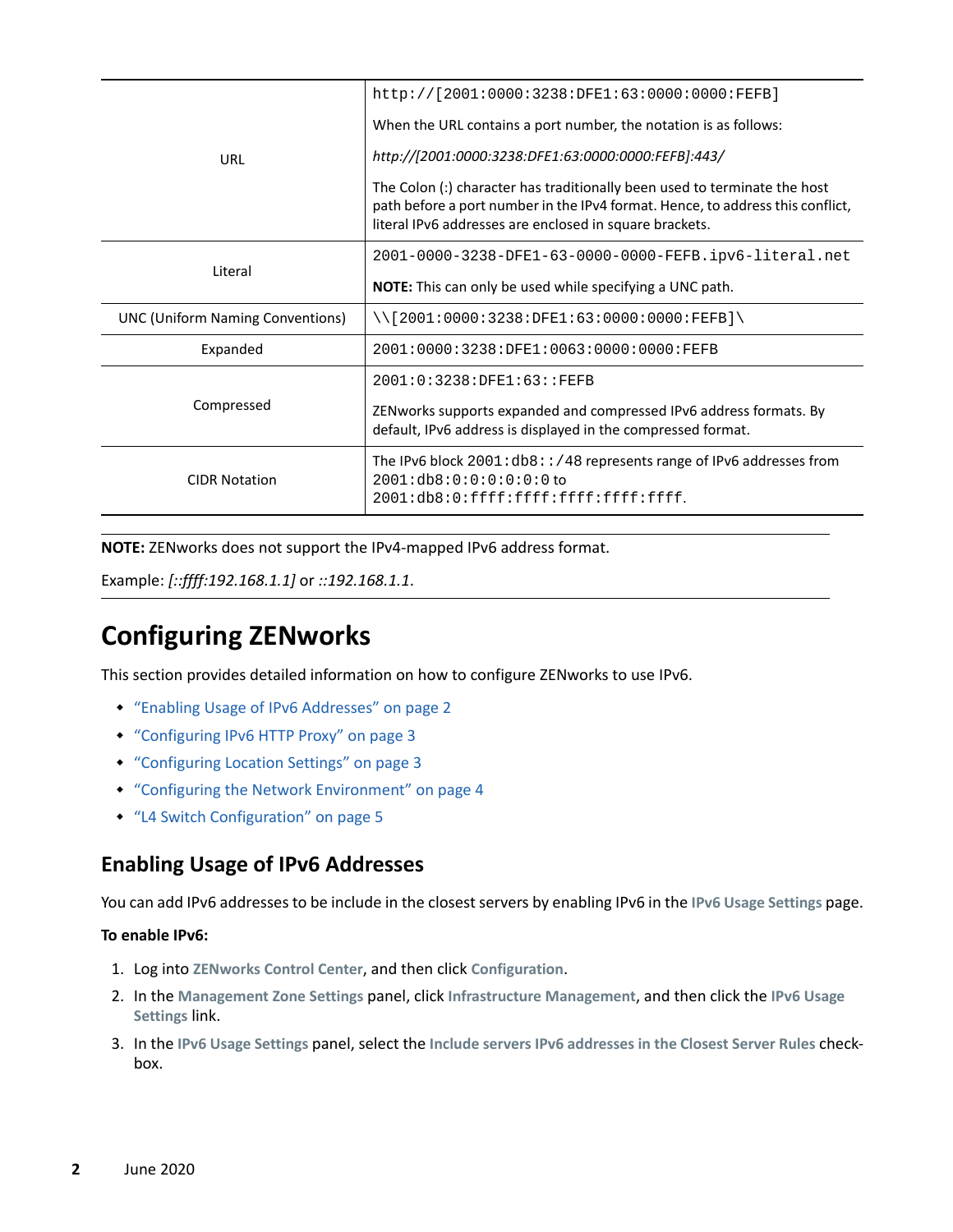**NOTE:** 

- At the device level, this setting is applicable only for Primary Servers and Satellite Servers.
- Primary Server or Satellite Server IPv6 addresses will be added during the next Closest Server Rules computation.
- If the setting is enabled at zone level, then IPv6 addresses of all Primary Servers and Satellite Servers will be included in the Closest Servers.
- If the setting is enabled at the folder level, then IPv6 addresses will be included for all servers available in that folder.
- By modifying this setting, deployment packages will not be built automatically, you have to rebuild them manually. Rebuilding the packages enables the new agents to register using the IPv6 address of the Primary Server. For more information, see [Rebuilding Packages](https://www.novell.com/documentation/zenworks-2020/pdfdoc/zen_discovery_deployment/zen_discovery_deployment.pdf#bjda39p) in the [ZENworks Discovery,](https://www.novell.com/documentation/zenworks-2020/pdfdoc/zen_discovery_deployment/zen_discovery_deployment.pdf#bookinfo)  [Deployment, and Retirement Reference](https://www.novell.com/documentation/zenworks-2020/pdfdoc/zen_discovery_deployment/zen_discovery_deployment.pdf#bookinfo) guide.
- 4. In the **Preferred Protocol for Communication** drop-down list, select the protocol for communication, and then click **OK**.

By default, IPv4 addresses will be used as preferred address type. If required you can select IPv6 as preferred address type for Closest Server Rules.

**NOTE:** 

- If you select IPv6, the agents will first try using IPv6 addresses available in the Closest Server Rules to communicate with servers, before trying IPv4 addresses.
- The **Preferred Protocol for Communication** setting can be overridden at the **Locations** level and at the **Network Environments** level.

#### <span id="page-2-0"></span>**Configuring IPv6 HTTP Proxy**

A device can connect to a ZENworks Server using a Proxy Server. ZENworks enables you to specify a HTTP proxy with IPv6 address.

To configure a HTTP Proxy, perform the following:

- **1** Log into ZENworks Control Center, click **Configuration**.
- **2** In the **Configuration** page, click **Infrastructure Management**, and then click **HTTP Proxy Settings**.
- **3** In the **HTTP Proxy Settings** page, click **Add** in the **HTTP Proxy Settings for Agents** panel.
- **4** In the Add Proxy Settings window, specify the following information and then click **OK**.
	- **Proxy Address:** IP address of the Proxy Server

Use the supported IP address notation. For example: *2001:db8::ff00:42:8329*

- **Port:** Port number on which the Proxy Server is listening.
- **Network Segment (in CIDR notation):** Specify the network segment in CIDR notation.

For example: 2001:db8::0/48 represents range of IPv6 addresses from 2001:db8:0:0:0:0:0:0 to 2001:db8:0:ffff:ffff:ffff:ffff:ffff.

### <span id="page-2-1"></span>**Configuring Location Settings**

Configuring Location settings remains the same in ZENworks 2020. However, while defining the details of the location, the **Preferred Protocol for Communication** setting is introduced to configure the protocol that should be used first by the agent while contacting the server.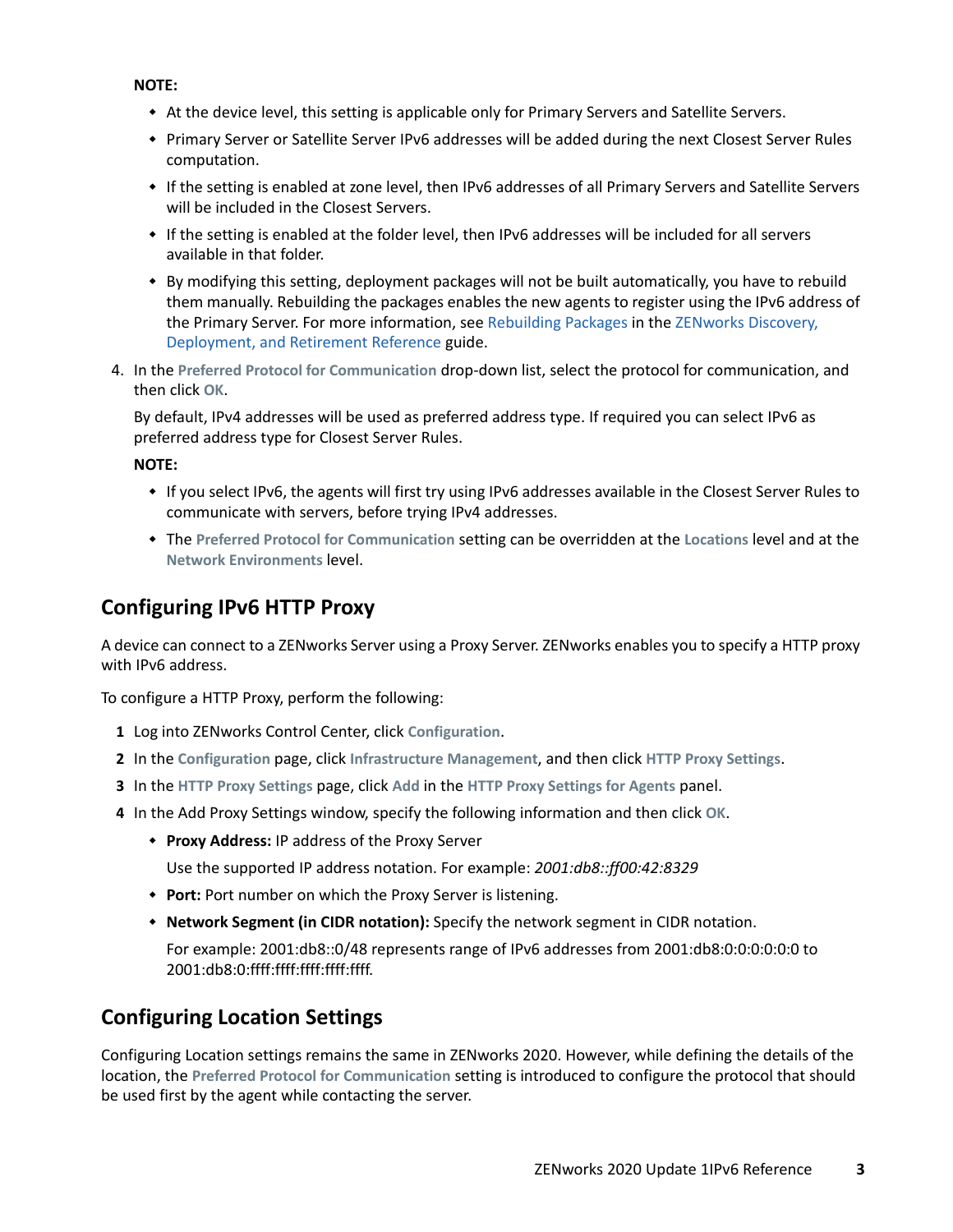**Preferred Protocol for Communication:** Click the **Override Setting** link to override the configured setting. By default, the value is inherited from the zone settings.

- Specify IPv4 if you want the devices in the location to first try communicating with the servers using IPv4 URLs, before attempting IPv6 URLs.
- Specify IPv6 if you want the devices in the location to first try communicating with the servers using IPv6 URLs, before attempting IPv4 URLs.

For more information on locations, see the [Creating and Managing Locations](https://www.novell.com/documentation/zenworks-2020/pdfdoc/zen_sys_location/zen_sys_location.pdf#boul03n) section in the [ZENworks Location](https://www.novell.com/documentation/zenworks-2020/pdfdoc/zen_sys_location/zen_sys_location.pdf#bookinfo)  [Awareness Reference](https://www.novell.com/documentation/zenworks-2020/pdfdoc/zen_sys_location/zen_sys_location.pdf#bookinfo) guide.

#### <span id="page-3-0"></span>**Configuring the Network Environment**

For more information on Network Environment, see the [Defining Network Environments](https://www.novell.com/documentation/zenworks-2020/pdfdoc/zen_sys_location/zen_sys_location.pdf#brxyrua) section in the [ZENworks Location Awareness Reference](https://www.novell.com/documentation/zenworks-2020/pdfdoc/zen_sys_location/zen_sys_location.pdf#bookinfo) guide.

#### **DNS Resolution**

DNS Resolution network service enables you to define the network environment based on the DNS resolution, which is useful in determining the location of managed devices.

This network service is matched, if a given host name/domain name resolves to any of the specified IP addresses or resolves to any IP address. Based on your need, you can configure the setting like other network services to match the network.

To enable DNS Resolution, specify the following:

 **Operator:** Determines how the DNS Resolution that you configure must be evaluated with the DNS settings of the managed device to identify the network environment. The possible operators are equal (=) and not equal (<>).

Select = to match the network service if the DNS Resolution that you configure matches with the DNS Resolution of the managed device.

Select <> to identify the network environment if the DNS Resolution that you configure does not match with the DNS Resolution of the managed device.

- **Domain Name:** The domain name that the devices should attempt resolving.
- **IP Address Resolution:** Select specific IP addresses or Any IP address that resolves with the domain name.
	- **Specify IP Addresses:**

This Network Service will be matched if the given domain name resolves to any of the IP addresses in specified addresses. Specify the IP addresses and then click Add. Repeat the step to add multiple IP addresses

To remove any IP address, select the IP address, and then click Remove.

- **Any IP Address:** This Network service will be matched if the given domain name or host name resolves to any IP address.
- **Match Required:** Select this option if you require a match with this DNS Resolution for the ZENworks Agent to select this network environment. All the required matches must be met for the network environment to be selected.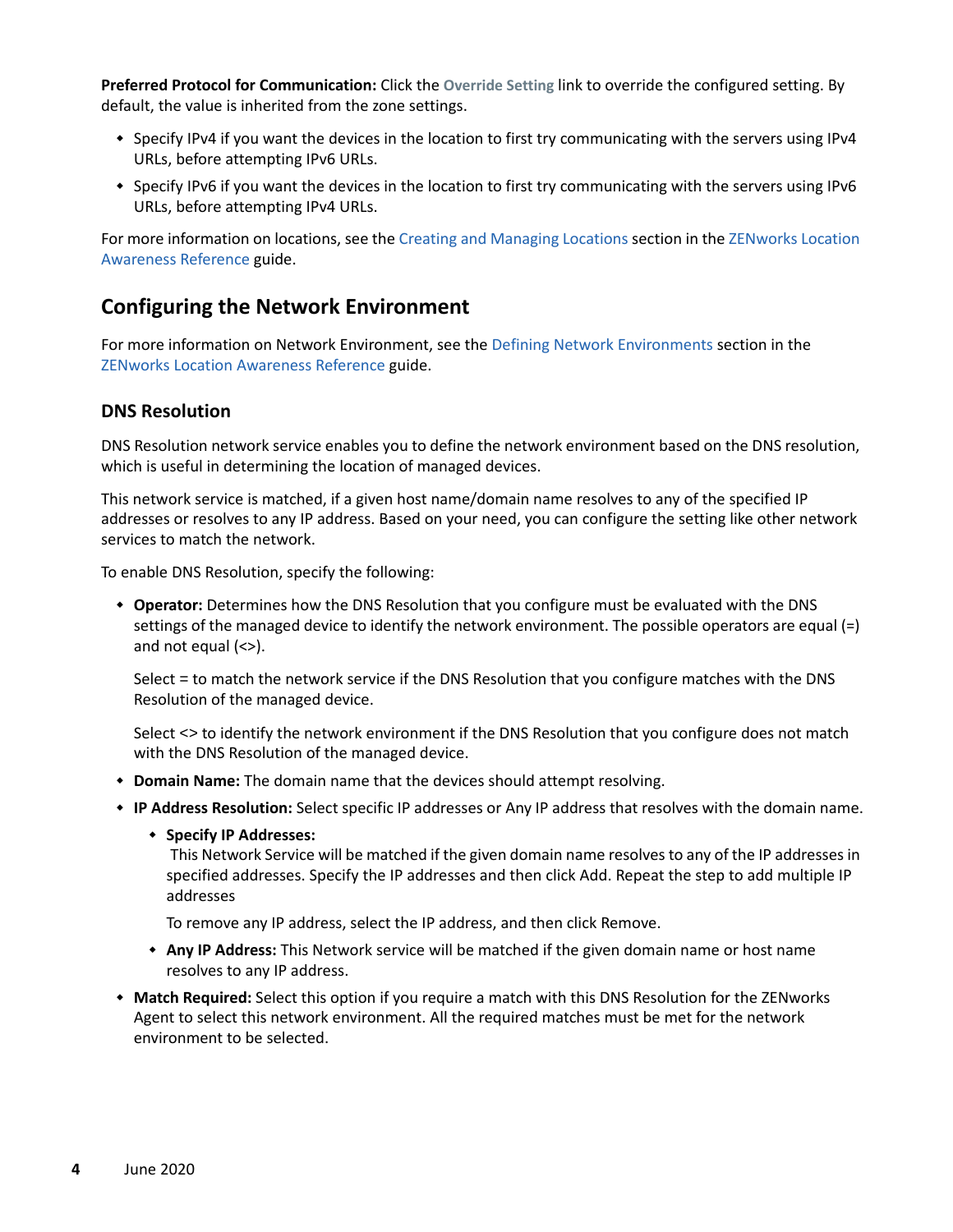## <span id="page-4-0"></span>**L4 Switch Configuration**

The Layer 4 switching is primarily responsible for the analysis and control of network traffic at the transport layer of the OSI model. It inspects each packet and makes forward and routing decision based on other layers. In ZENworks Control Center, You can define L4 switch in any of the following ways:

- ["Defining an Empty L4 Switch" on page 5](#page-4-1)
- ["Defining an L4 Switch from Selection" on page 5](#page-4-2)
- ["Adding Servers to L4 Switch" on page 6](#page-5-0)

#### <span id="page-4-1"></span>**Defining an Empty L4 Switch**

- **1** In ZENworks Control Center, click configuration.
- **2** In the Configuration page, click the Infrastructure Management panel.
- **3** In the Infrastructure Management panel, click the Closest Server Default Rule link.
- **4** Based on your requirements, you can define L4 switch in the collection, content, Configuration or Authentication server.
- **5** Click the L4 Switch button, and then select Create Empty L4 Switch Definition.
- **6** In the Create Empty L4 Switch Definition panel, specify the following information and click OK.
	- **Name:** Name of the L4 switch.
	- **DNS Name/IPv4 Address:** In this field, you can either specify an IPv4 address or a DNS name that resolves to an IPv4 address of the L4 switch.
	- **DNS Name/IPv6 Address:** In this field, you can either specify an IPv6 address or a DNS name that resolves to an IPv6 address of the L4 switch.

When you define an empty L4 Switch Definition, none of the primary servers will be included in the L4 switch, you must add it manually.

#### <span id="page-4-2"></span>**Defining an L4 Switch from Selection**

- **1** In ZENworks Control Center, click configuration.
- **2** In the Configuration page, click the Infrastructure Management panel.
- **3** In the Infrastructure Management panel, click the Closest Server Default Rule link.
- **4** Based on your requirements, you can define L4 switch in the collection, content, Configuration or Authentication server.
- **5** Select servers that you want to include in this L4 Switch Definition, click the L4 Switch button, and then select L4 switch Definition from Selection.
- **6** In the Create L4 Switch Definition from Selection panel, specify the following information and click OK.
	- **Name:** Name of the L4 switch.
	- **DNS Name/IPv4 Address:** In this field, you can either specify an IPv4 address or a DNS name that resolves to an IPv4 address of the L4 switch.
	- **DNS Name/IPv6 Address:** In this field, you can either specify an IPv6 address or a DNS name that resolves to an IPv6 address of the L4 switch.

The selected servers will be added in the L4 switch.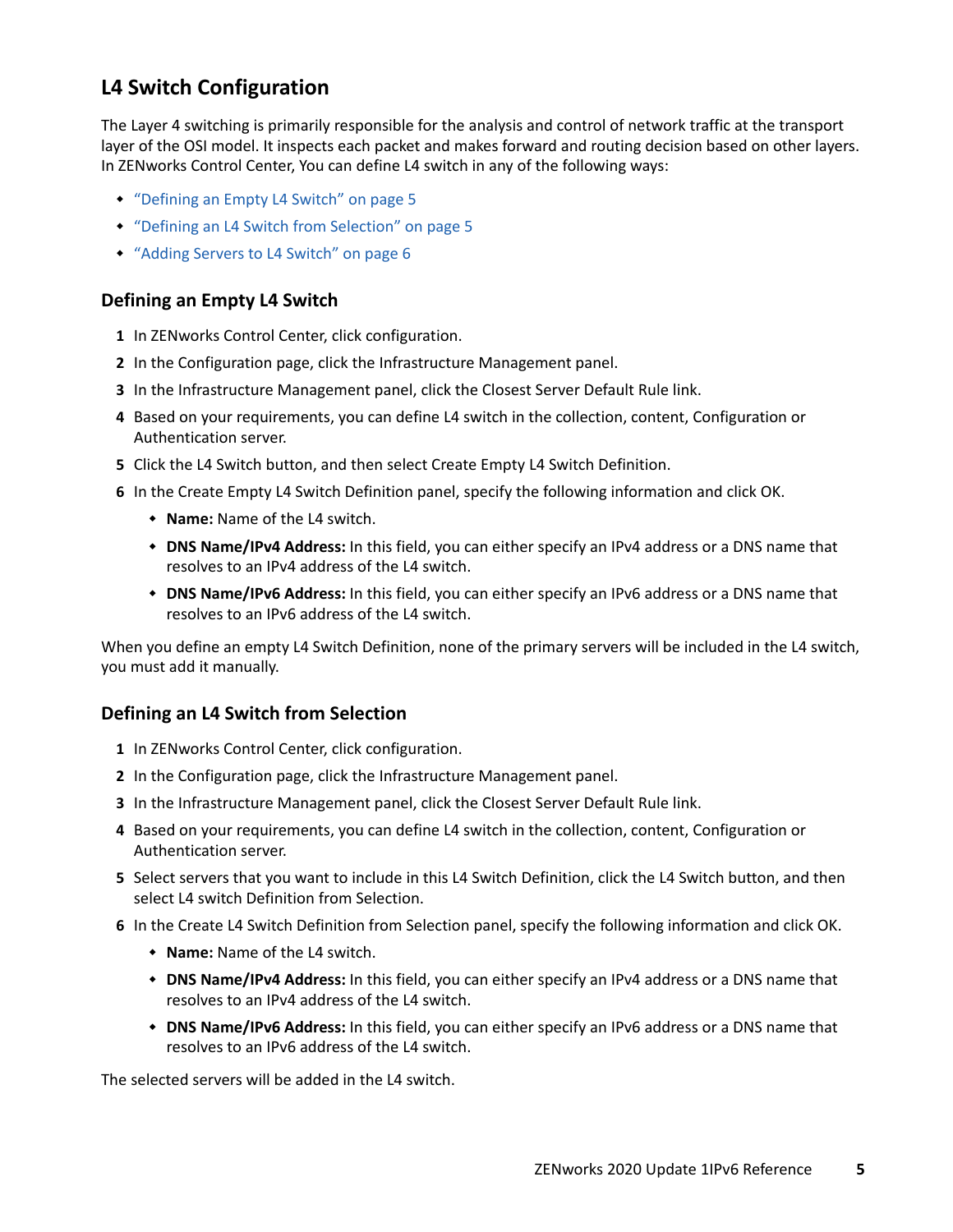#### <span id="page-5-0"></span>**Adding Servers to L4 Switch**

- **1** In ZENworks Control Center, click configuration.
- **2** In the Configuration page, click the Infrastructure Management panel.
- **3** In the Infrastructure Management panel, click the Closest Server Default Rule link.
- **4** Based on your requirements, you can define L4 switch in the collection, content, Configuration or Authentication server.
- **5** Select servers that you want to include in this L4 Switch Definition, click the L4 Switch button, and then select L4 switch Definition from Selection.
- **6** In the Add to Existing/New L4 Switch Definition panel, you can either define a L4 switch or select an existing switch.
	- **1. Select Existing:** Select this option, select an existing switch definition, and then click Ok.
	- **2. Create New:** Select this option, specify the following information, and then click OK.
		- **Name:** Name of the L4 switch.
		- **DNS Name/IPv4 Address:** In this field, you can either specify an IPv4 address or a DNS name that resolves to an IPv4 address of the L4 switch.
		- **DNS Name/IPv6 Address:** In this field, you can either specify an IPv6 address or a DNS name that resolves to an IPv6 address of the L4 switch.

**NOTE:** In the Closest Server Default Rules page, the check mark indicates whether the server or L4 has either IPv4 or IPv6, or both.

When you add a server to a group, then both IPv4 and IPv6 URLs of the server will be part of the group. You cannot add the part of the Primary Server (IPv4 or IPv6 URLs) to the group separately.

| <b>Protocols</b><br>enabled on<br>Primary<br><b>Servers</b> | Protocols configured on L4 Switch                                                                                                  |                                                                                                                                   |               |  |
|-------------------------------------------------------------|------------------------------------------------------------------------------------------------------------------------------------|-----------------------------------------------------------------------------------------------------------------------------------|---------------|--|
|                                                             | IP <sub>v</sub> 4                                                                                                                  | IP <sub>v6</sub>                                                                                                                  | $IPv4 + IPv6$ |  |
| IP <sub>v</sub> 4                                           | Supported<br>IPv4 URLs of this Primary Server<br>will be replaced by IPv4 URLs of<br>the L4 Switch in the Closest<br>Server Rules. | Not Supported                                                                                                                     | Not Supported |  |
| IPv <sub>6</sub>                                            | Not Supported                                                                                                                      | Supported<br>IPv6 URLs of this Primary Server<br>will be replaced by IPv6 URLs of<br>the L4 Switch in the Closest<br>Server Rules | Not Supported |  |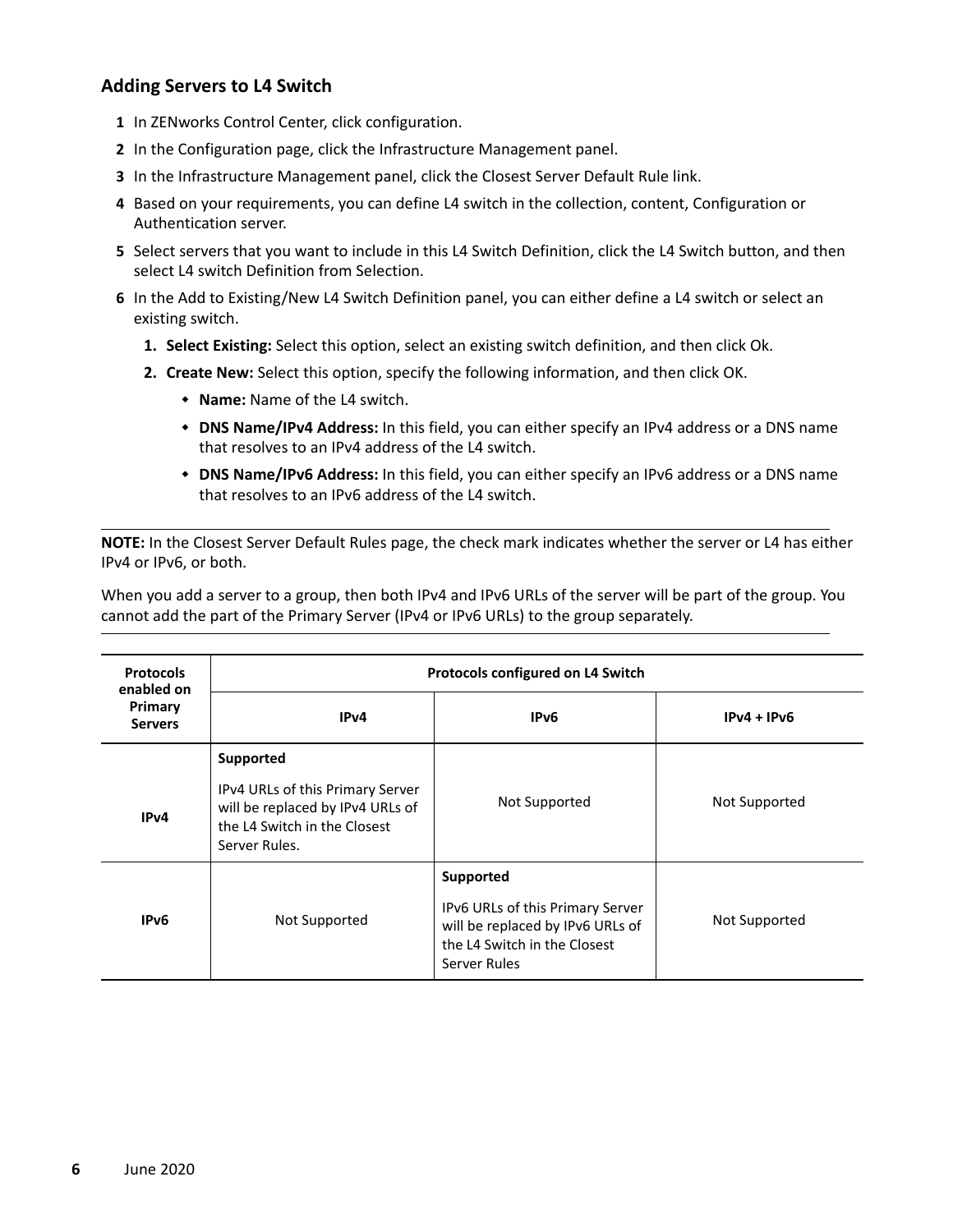| <b>Protocols</b><br>enabled on | Protocols configured on L4 Switch                                                                                                                                                                                                                                                                                                                                                                                        |                                                                                                                                                                                                                                                                                                                                                                                                                                        |                                                                                                                                                                         |
|--------------------------------|--------------------------------------------------------------------------------------------------------------------------------------------------------------------------------------------------------------------------------------------------------------------------------------------------------------------------------------------------------------------------------------------------------------------------|----------------------------------------------------------------------------------------------------------------------------------------------------------------------------------------------------------------------------------------------------------------------------------------------------------------------------------------------------------------------------------------------------------------------------------------|-------------------------------------------------------------------------------------------------------------------------------------------------------------------------|
| Primary<br><b>Servers</b>      | IP <sub>v</sub> 4                                                                                                                                                                                                                                                                                                                                                                                                        | IP <sub>v6</sub>                                                                                                                                                                                                                                                                                                                                                                                                                       | $IPv4 + IPv6$                                                                                                                                                           |
| $IPv4 + IPv6$                  | <b>Supported</b><br>• IPv4 URLs of this Primary<br>Server will be replaced by<br>IPv4 URLs of the L4 Switch<br>in the Closest Server Rules.<br>• The Primary Server object<br>will still be visible outside<br>the 14 switch which<br>indicates that the IPv6 URLs<br>can be directly accessed by<br>the managed devices.<br>• Alternately, IPv6 URLs can<br>also be added to another<br>L4 switch with IPv6<br>address. | <b>Supported</b><br>• IPv6 URLs of this Primary<br>Server will be replaced by<br>IPv6 URLs of the L4 Switch<br>in the Closest Server Rules.<br>• The Primary Server object<br>will still be visible outside<br>the 14 switch which<br>indicates that the IPv4<br>URLs can be directly<br>accessed by the managed<br>devices.<br>Alternately, IPv4 URLs can<br>$\bullet$<br>also be added to another<br>L4 switch with IPv4<br>address. | Supported<br>IPv4 and IPv6 URLs of this<br>Primary Server will be<br>replaced by IPv4 and IPv6<br>URLs of the L4 Switch<br>respectively in the Closest<br>Server Rules. |

For more information on L4 Switch Configuration, see the [Configuring the Closest Server Default Rule](https://www.novell.com/documentation/zenworks-2020/pdfdoc/zen_sys_location/zen_sys_location.pdf#bafj5yk) section in the [ZENworks Location Awareness Reference](https://www.novell.com/documentation/zenworks-2020/pdfdoc/zen_sys_location/zen_sys_location.pdf#bookinfo) guide.

## <span id="page-6-0"></span>**Limitations and Known Issues**

This sections includes all the limitations and known issues related to using ZENworks in an IPv6 environment.

- ["Limitations" on page 7](#page-6-1)
- ["Known Issues" on page 8](#page-7-1)

#### <span id="page-6-1"></span>**Limitations**

This section lists the limitations while using ZENworks with IPv6.

- ["ZENworks Limitations" on page 7](#page-6-2)
- ["External Limitations" on page 8](#page-7-2)

#### <span id="page-6-2"></span>**ZENworks Limitations**

The following features are not supported:

- Wake-on LAN (WOL)
- Discovery and Deployment
- Intel Active Management Technology (iAMT)
- Remote Management operation from a Linux managed device
- Remote Management of a Linux managed device